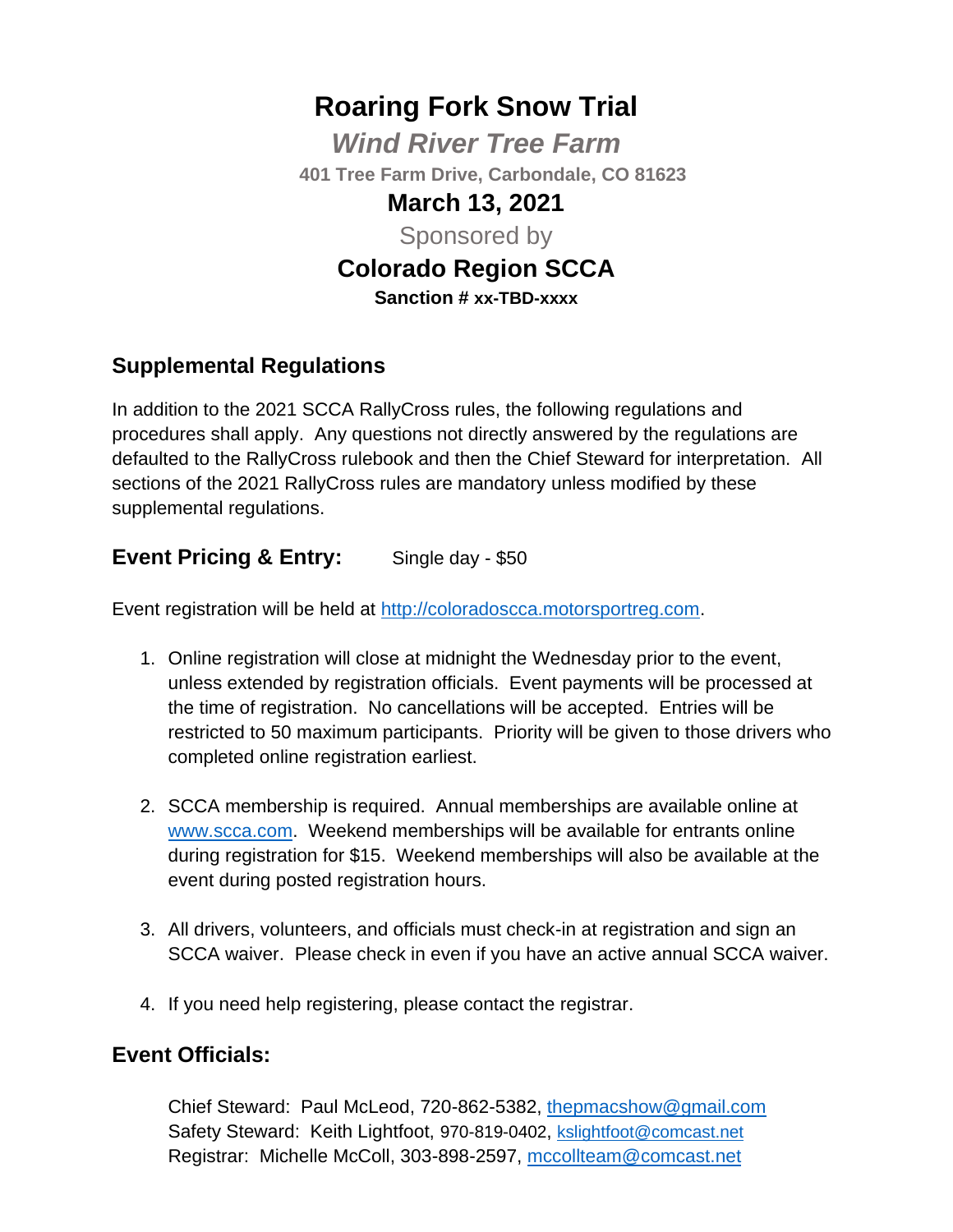#### **Event Schedule:**

#### **Saturday, March 13, 2021:**

| $7:00 - 8:00$ AM | Registration Check In & Technical Inspection (in Paddock) |
|------------------|-----------------------------------------------------------|
| 8:00 AM          | Drivers Meeting & Worker Assignments (in Paddock)         |
| 8:30 AM          | First Run Group (Group 1 runs, Group 2 works)             |
| 10:00 AM         | Second Run Group (Group 2 runs, Group 1 works)            |
| Noon             | LUNCH BREAK, Photo Shoot                                  |
| 1:00             | Third Run Group (Group 1 runs, Group 2 works)             |
| 2:30 PM          | Fourth Run Group (Group 2 runs, Group 1 works)            |
| 4:15 PM          | <b>Awards Ceremony</b>                                    |

## **Coronavirus Precautions:**

- 1. All participants, including competitors, crew members, staff, and spectators, must wear face masks and maintain physical distancing (6') while attending any group gatherings during the event (e.g. Registration, Drivers' Meeting, Awards Ceremony).
- 2. Loaner helmets will not be provided at the event.
- 3. Additional restrictions may apply based on state and/or local regulations.

## **Vehicle Classes:**

- 1. Four classes will be offered at the event. Each vehicle will be assigned to one of the following classes based on its drivetrain, regardless of its modifications:
	- a) AWD for all/four-wheel-drive vehicles
	- b) FWD for front-wheel-drive vehicles
	- c) RWD for rear-wheel-drive vehicles
	- d) SBS Side-By-Side ATV's (Polaris RZR or similar)
- 2. The event organizer, at its discretion, may divide each of the classes into two separate classes, one for vehicles equipped with studded tires and one for vehicles equipped with non-studded tires based on the number of entries in the class.
- 3. Snow tires are recommended but not required. Studs must be 1/16 or less U.S. DOT approved.
- 4. Helmets for drivers and passengers must meet SA 2015 or Snell 2015 guidelines. <http://www.smf.org/cert.html>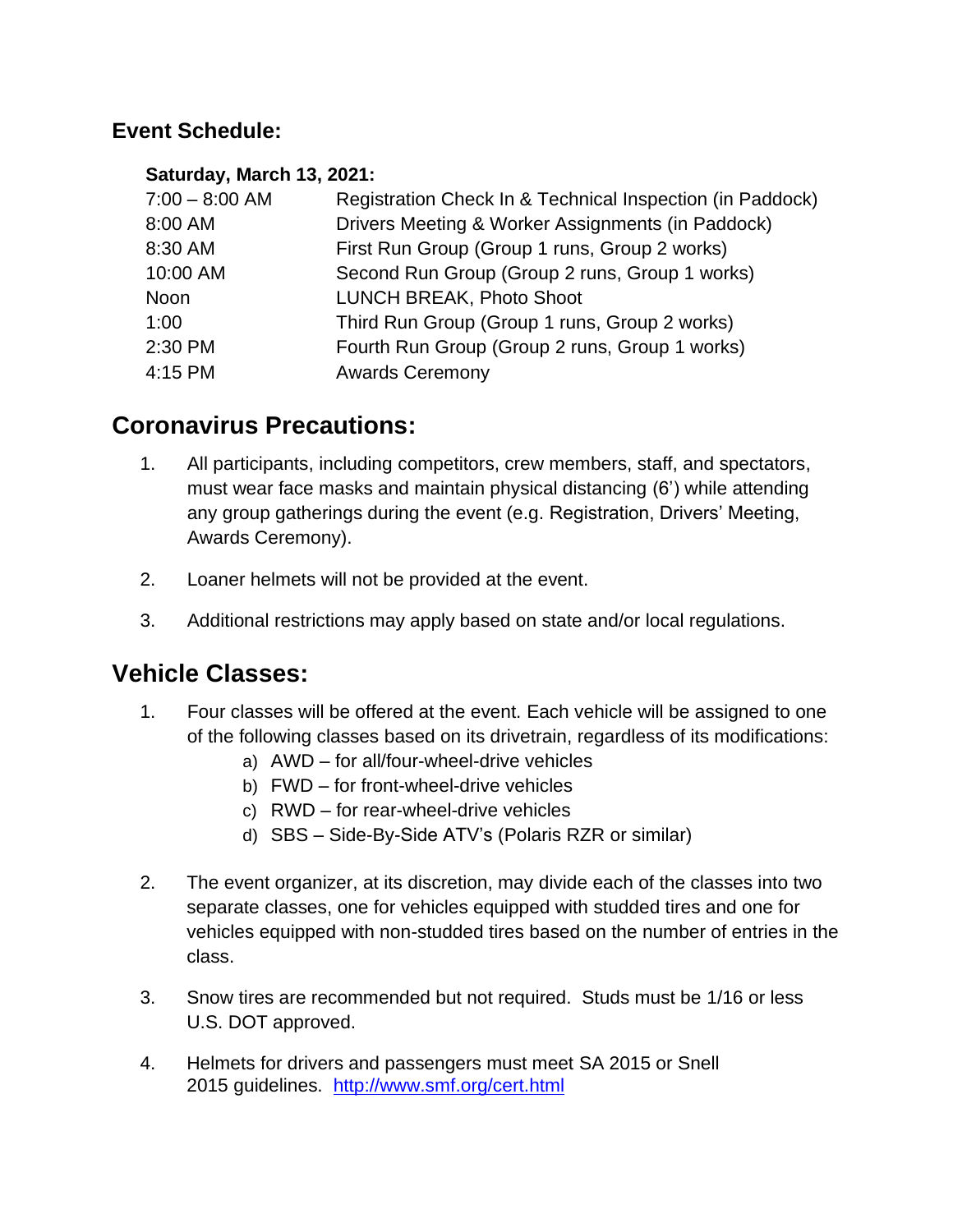# **Timing & Scoring:**

- 1. Entrants are responsible for submitting all corrections, (i.e. name, class, car number) to Timing & Scoring before competition begins. Any changes submitted after competition begins are subject to approval by the Event Steward.
- 2. Car identification numbers are assigned on a first-come, first-served basis via registration. Numbers must be placed on both sides of the car. Car numbers are limited to a maximum of three (3) digits. Up to three (3) drivers may compete in the same car in the same class. In the event of multiple drivers, each driver must register themselves on MSReg. In addition, the first driver must have a one or two-digit number. The second driver will have the first driver's number, plus 100 (e.g. 1st driver #98, 2nd driver #198). The third driver will have the first driver's number plus 200 Numbers. If there is a request for a number already given out, the next closest number or one using the same digits will be assigned.
- 3. To prevent interference with the Timing & Scoring equipment and personnel, no competitor or crew member will be allowed within the designated Timing & Scoring area or start and finish lines. Timing & Scoring questions and concerns should be directed to the Event Steward.
- 4. Drivers who experience a mechanical issue on course, including a debeaded tire, or who become stuck on course will be scored as a DNF.
- 5. Each entrant will receive one (1) slow-speed parade lap per course. In multidriver cars, each driver will be allowed to drive a parade lap but may not ride along for a second parade lap. Course walks are not permitted.
- 6. Drivers will be notified of any course changes implemented after the parade lap. These course changes will be communicated verbally and/or visually by way of an updated course map. Additional parade laps may be given for course changes at the discretion of the Event Steward.
- 7. Runs will be timed using stop watches. At least two stop watches will be used per each run and the time for that run will be the average of all times recorded on that run. Each timing person will be assigned one stop watch.

# **Course Design and Safety:**

1. When the course designer has finished setting up and marking the course it will be reviewed by the Event Safety Steward. When the Event Safety Steward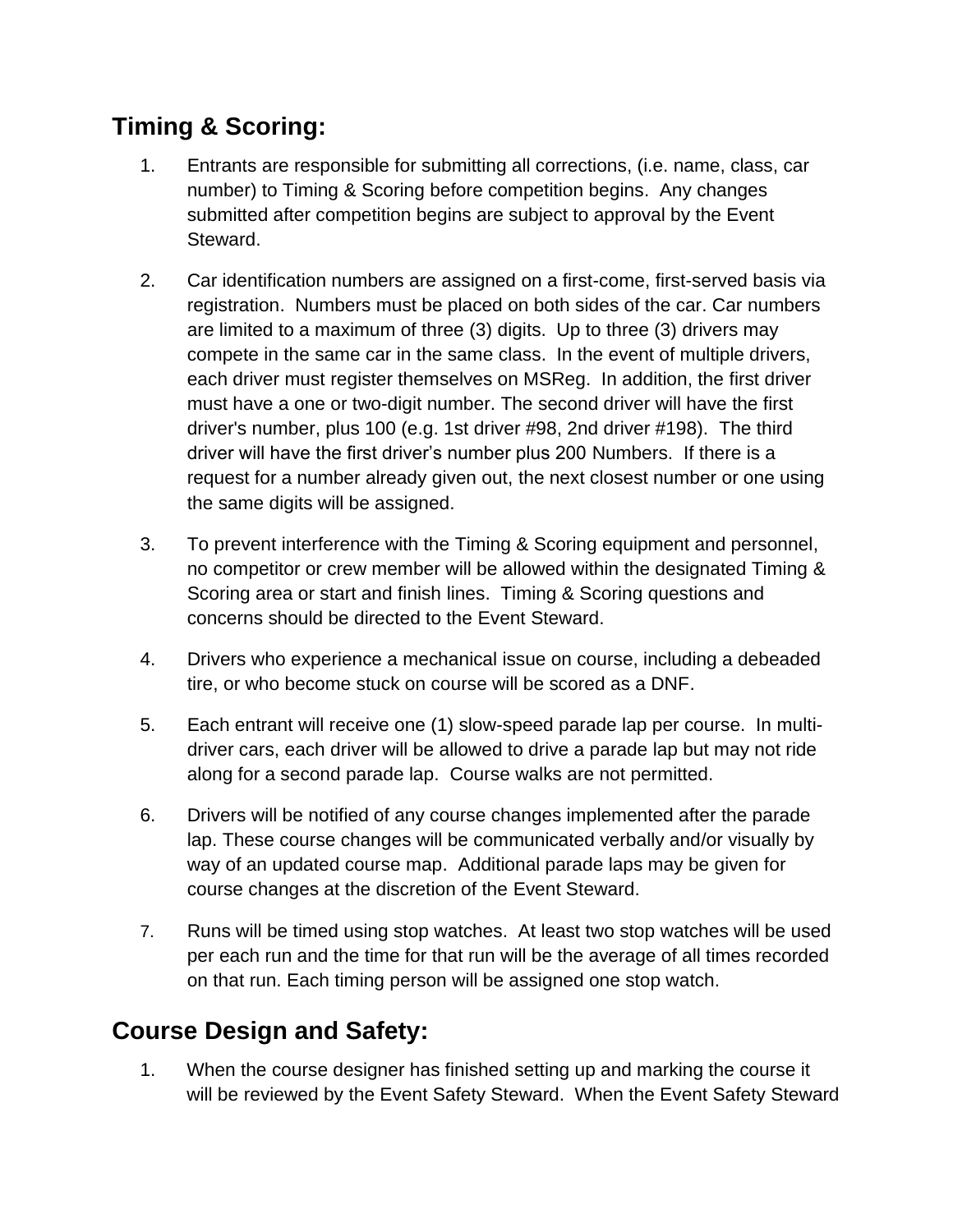has approved the course as safe for the competition the course will then be under the jurisdiction of the Event Safety Steward. Changes will be made under the supervision of the Event Safety Steward as needed according to the 2021 SCCA RallyCross Rules.

- 2. Concerns about the course identified during the parade lap must be communicated to the Event Steward or Event Safety Steward prior to the start of competition for that run group.
- 3. If a driver encounters a downed cone or a gate that is mismarked (pointer cone facing away from the standing cone) the driver may stop on course before the downed cone or gate to point it out to the corner worker. If the entire vehicle has passed the cone, it will be the discretion of the corner worker(s) to decide if the stopped car actually displaced the cone. The driver will then proceed to the finish at a reduced speed (not competition pace) and will receive no penalties and will receive a re-run. This applies even if the car has already incurred penalties on that run.

# **Run Groups and Run Order:**

Class Run Groups are determined by the event organizer. The run schedule for each heat will be as follows:

- 1. Run groups and run schedules are subject to change. The run order may change according to the number of vehicles entered in each class. Changes will be posted at the event.
- 2. Run order within the classes will be determined by the Event Steward. Multidriver vehicles will be placed in the run order to maximize the number of positions between the first and second (and third if applicable) drivers to help minimize delays due to driver changes.
- 3. Competition vehicles will stage on the grid, with separate vehicle queues for one, two and three-driver vehicles. Driver changes must be completed expeditiously.
- 4. Timing & Scoring shall provide a run order grid sheet to the Grid Chief prior to the start of each run group. The Grid Chief shall not release cars from grid to the start line until s/he receives a current run order grid sheet.

## **Penalties:**

1. Ten (10) seconds for starting prior to the starter's signal for "Go".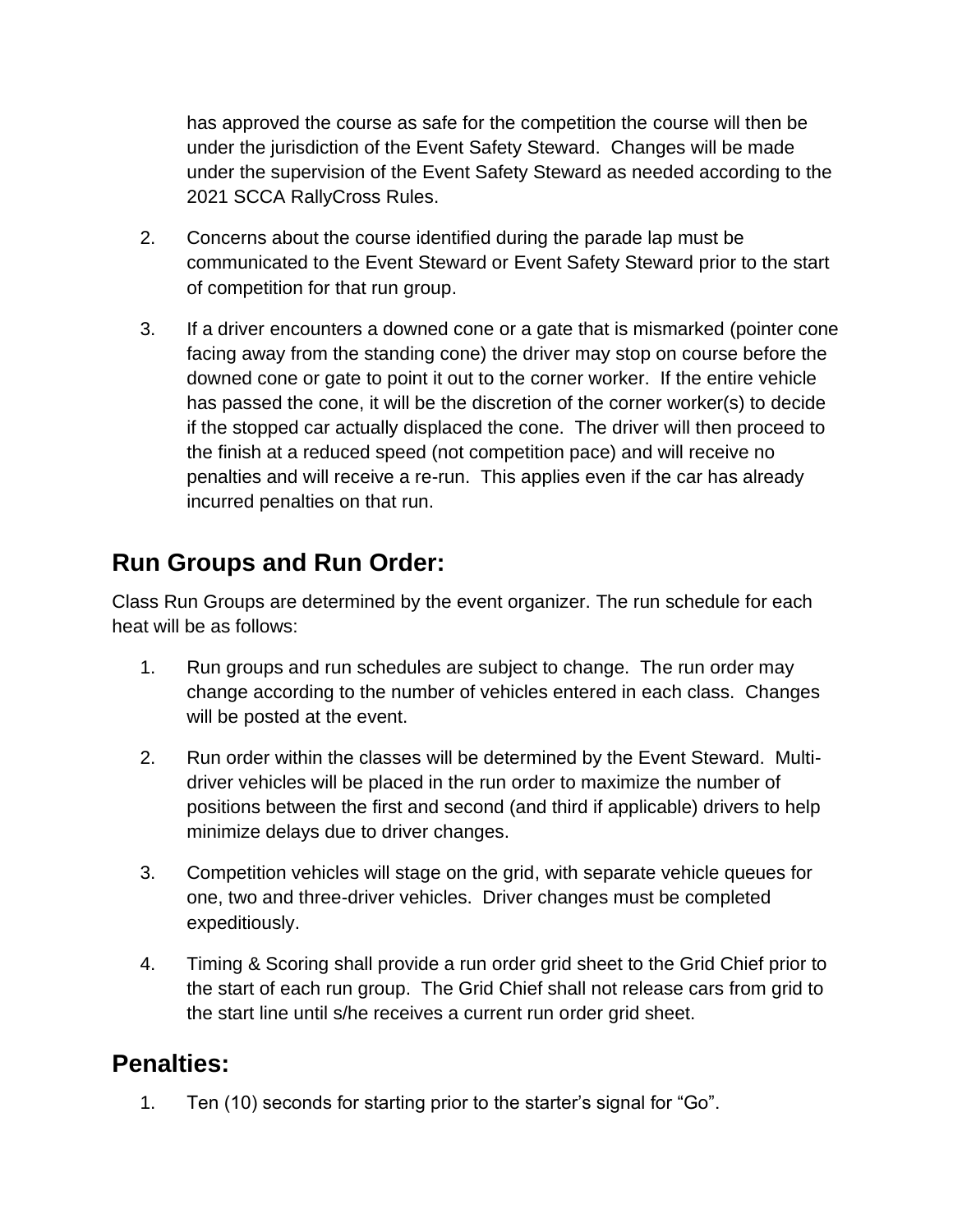- 2. Slowest raw time in class for same run plus ten (10) seconds for a DNF including:
	- a. An uncorrected deviation from the course at the discretion of the Event Steward such as driving across the course to take a shorter path, missing more than two consecutive course features or going off course completely and returning to the finish without completing the course;
	- b. Vehicles unable to complete a timed run due to a mechanical problem;
	- c. Vehicles becoming stuck on course;
	- d. Vehicles unable to start a timed run;
	- e. Competitor exiting vehicle while on course unless notified by course worker to exit.
- 3. Two (2) seconds for each upright cone knocked down or displaced:
	- a. Includes cones after the finish, within fifty (50) feet of the finish line;
	- b. An upright cone knocked down or displaced by dirt/snow/gravel ejected from the vehicle's wheels will incur a penalty;
	- c. No penalty for displacing "pointer" cones;
	- d. Cone position may be marked with a landscaping flag or other marker, depending on the surface. A cone will be considered displaced if it is no longer covering the flag or marker.
- 4. Vehicles must arrive at the start line in a timely manner. A delay of over thirty (30) seconds will be considered a DNF.
- 5. All penalties are subject to the Event Steward's review. Additional penalties may be added or assigned penalties removed at the Event Steward's discretion.
- 6. Any competitor who ignores two consecutive red flags during a run will be given the DNF penalty on that run.
- 7. Passengers are allowed. Passengers are required to have an SCCA membership. Weekend memberships are available during posted registration hours at a cost of \$15 per membership.

# **Tech and Class Inspections:**

1. All competition vehicles must pass the pre-event safety/tech inspection. Vehicles are to be presented ready for competition. Safety inspection is not responsible for determining class compliance. Any vehicle that has mechanical trouble and requires assistance to exit the course must pass an additional safety inspection before it is allowed to return to competition.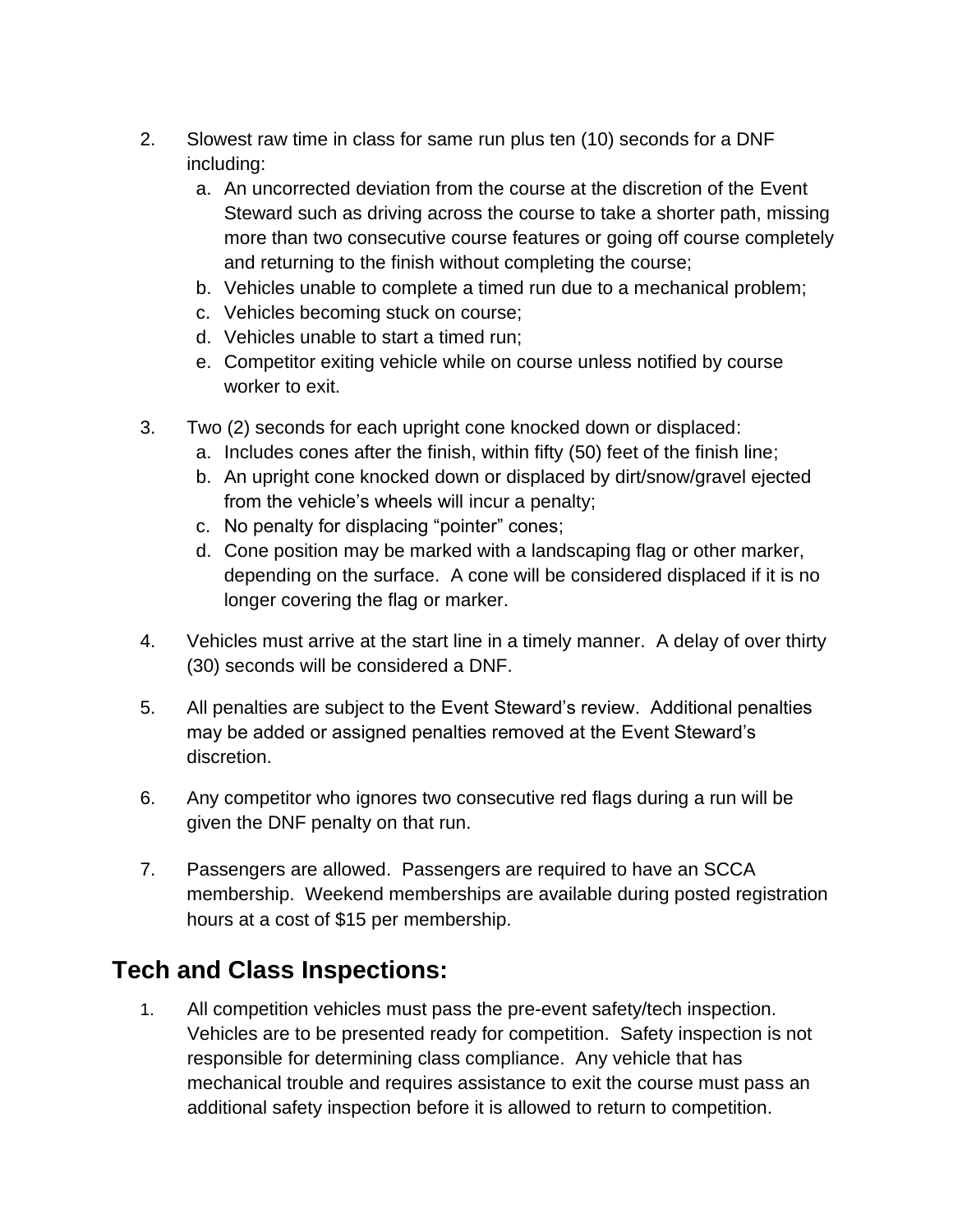2. No vehicle will be allowed to participate without the safety/tech inspection sticker displayed on the driver's side edge of the windshield.

## **Safety and Rules of the Paddock and Grid:**

- 1. Competition vehicles should be worked on in the paddock area, although minor repairs and adjustments can be made in grid. It is recommended that any vehicle being worked on in the paddock has a tarp placed underneath.
- 2. Do not pour gas, oil, coolant, or other hazardous fluids on the ground anywhere on the facility.
- 3. No practicing, testing or fast driving is allowed in the pits, paddock or adjacent roads, including the transit between finish and grid staging. Competitors will receive one notice of violation and will be disqualified if a second violation is witnessed.
- 4. A speed limit of ten (10) mph will be enforced at the event site including the paddock area and grid.
- 5. Children and pets are allowed on the event site. During active competition children under twelve (12) and pets are not allowed in the grid, staging or course area. Pets must be leashed at all times.
- 6. Photographers desiring to enter a course area must be approved by a Safety Steward and the photographer must be accompanied by a spotter. This spotter may not be a course worker at that location. Minors may not be photographers or spotters on course. An SCCA membership is required for any photographer or spotter on course. Weekend memberships can be purchased during posted registration hours for \$15 per membership.
- 7. All incidents involving injury and/or property damage occurring on the event site or associated with the event must be reported as soon as possible to the Event Steward or a Safety Steward.
- 8. If someone is under a jacked vehicle there must be at least one jack stand in place in addition to the jack. Jacks and jack stands used on soft ground must utilize a solid base or platform to prevent sinking or shifting.

## **Drivers Meeting:**

1. The drivers meeting will be held per the event schedule. All drivers are required to attend the drivers meeting.